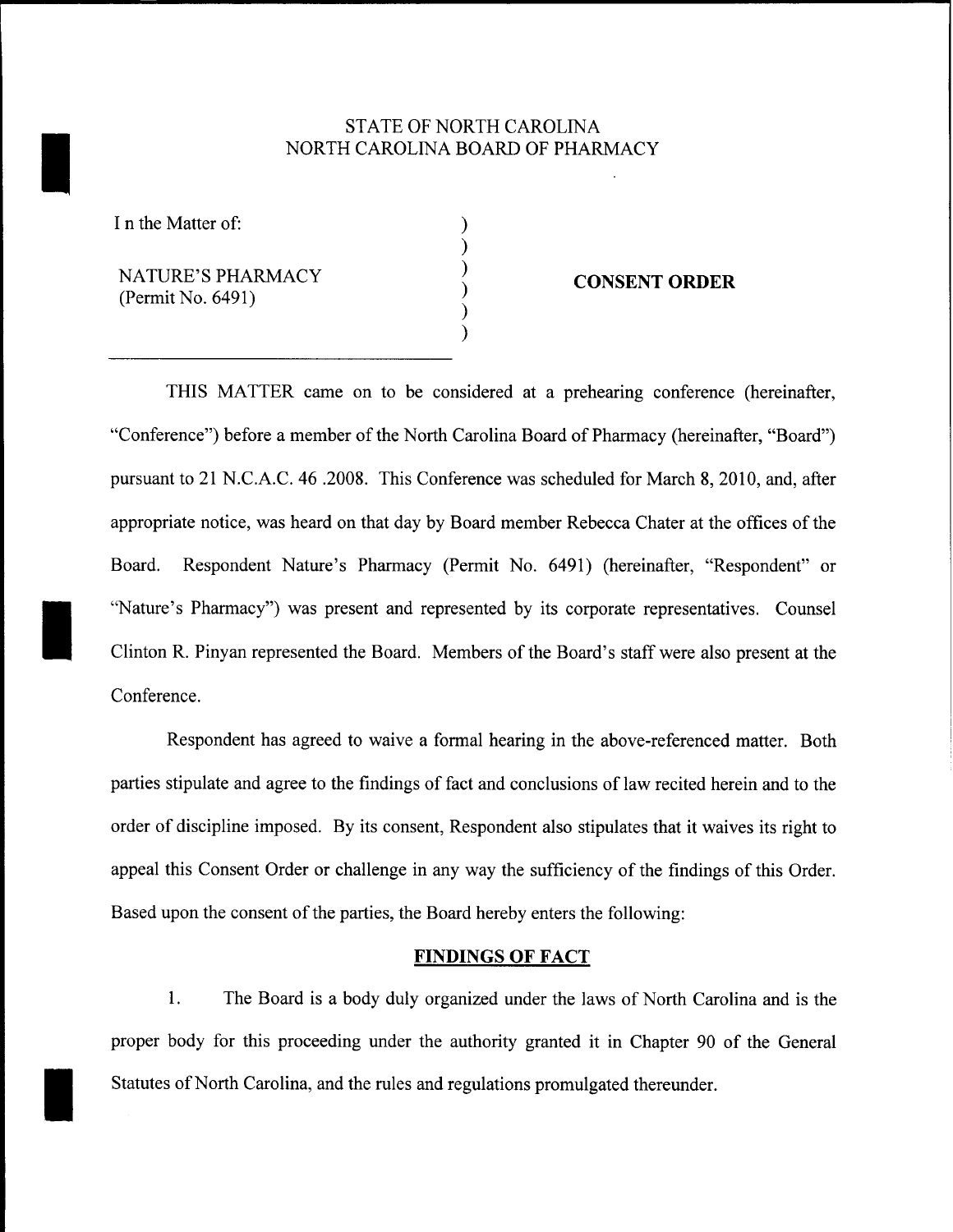2. Respondent is, and was at all relevant times referred to herein, located at 752 Biltmore Avenue, Asheville, North Carolina, and the holder of permit number 6491. Respondent is and was, at all relevant times referenced to herein, subject to the rules and regulations of the Board and the laws of the State of North Carolina.

I

I

I

3. Between January 1, 2008 and January 21, 2010, on more than 200 occasions, Respondent compounded and dispensed medications without a prescription.

4. After a Board investigator visited Respondent on or about April 15, 2009 and warned its owners and pharmacist-manager that it was violating the law, Respondent continued on at least two occasions to compound and dispense medications without a prescription.

### **CONCLUSIONS OF LAW**

Based on the above findings, the Board concludes as a matter of law:

1. Respondent violated N.C. Gen. Stat. §§ 90-85.38(b), 90-85.40(f), 106-134 and 106-134.1; and 21 N.C.A.C. 46.1804, 46.1805 and 46 .2301; and 21 U.S.C. §§ 331, 352 and 355.

2. Respondent admits that the conduct in this matter constitutes sufficient grounds for disciplinary action on its permit under N.C. Gen. Stat. § 90-85.38.

Based upon the foregoing, and with the consent of the parties, IT IS THEREFORE ORDERED that the permit of Respondent Nature's Pharmacy, Permit No. 6491, is hereby SUSPENDED for one (1) day. That suspension shall be stayed for one (1) year from the date that this Order is accepted by the Board, upon the following conditions:

1. Respondent shall violate no laws governing the practice of pharmacy or the distribution of drugs;

2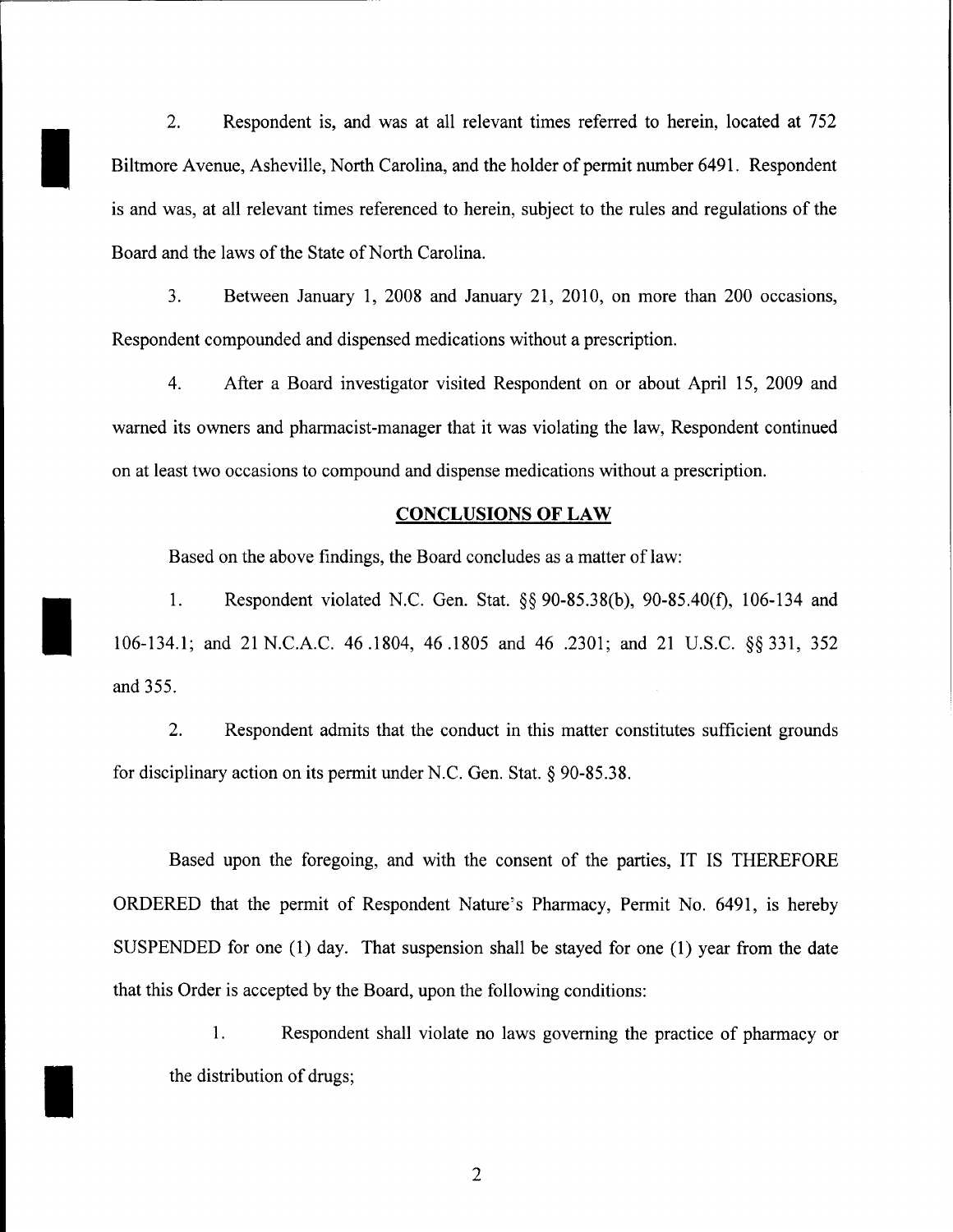2. Respondent shall violate no rules or regulations of the Board;

If Respondent fails to comply with any terms or conditions of this Order, Respondent may be subject to additional disciplinary action by the Board.

This the  $2^{\mathcal{N}}$  day of  $\text{Aut}$ , 2010.

I

I

I

NORTH CAROLINA BOARD OF PHARMACY

By:

Jack w. Campbell, IV Executive-Director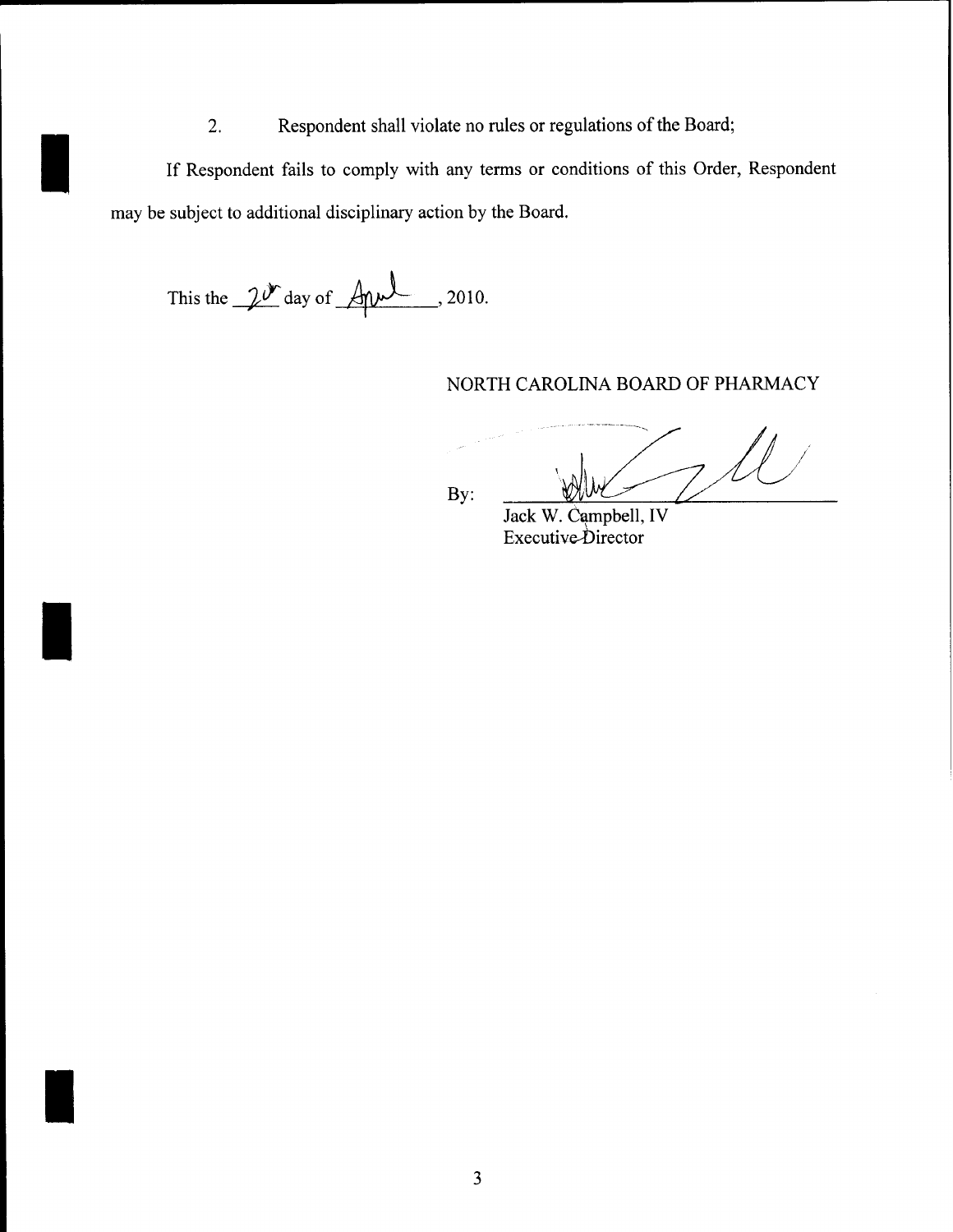Nature's Pharmacy, Permit No. 6491, has full knowledge that it has the right to a formal hearing, at which it would have the right to be represented at its expense by counsel, in this matter. The undersigned freely, knowingly and voluntarily waives such right by entering into this Consent Order.

The undersigned understands and agrees that by entering into this Consent Order, it certifies that it has read the foregoing Consent Order and that it voluntarily consents to the terms and conditions set forth therein and relinquishes any right to judicial review of Board actions which may be taken concerning this matter.

The undersigned further understands that should it violate the terms and conditions ofthis Consent Order, the Board may take additional disciplinary action.

The undersigned understands and agrees that this Consent Order will not become effective unless and until approved by the Board.

The undersigned understands that it has the right to have counsel of its choice review and advise him with respect to its rights and this Consent Order, and represents that it enters this Consent Order after consultation with its counsel or after knowingly and voluntarily choosing not to consult with counsel. The undersigned represents and warrants that the undersigned agent is duly authorized to execute the Consent Order on behalf of Nature's Pharmacy.

CONSENTED TO BY:

I

I

I

NATURE'S PHARMACY (Permit No. 6491)

 $\frac{1}{\sqrt{2}}$  Date 5-18-2010

NORTH CAROLINA

Buncombe COUNTY

I, the undersigned Notary Public of the County and State aforesaid, do hereby certify that the following person(s) personally appeared before me this day, and each acknowledged the due execution of the foregoing document:

Date: 3/18/2010

<u>Cll Milloopps</u><br>Notary Public<br>Allen Millsopps